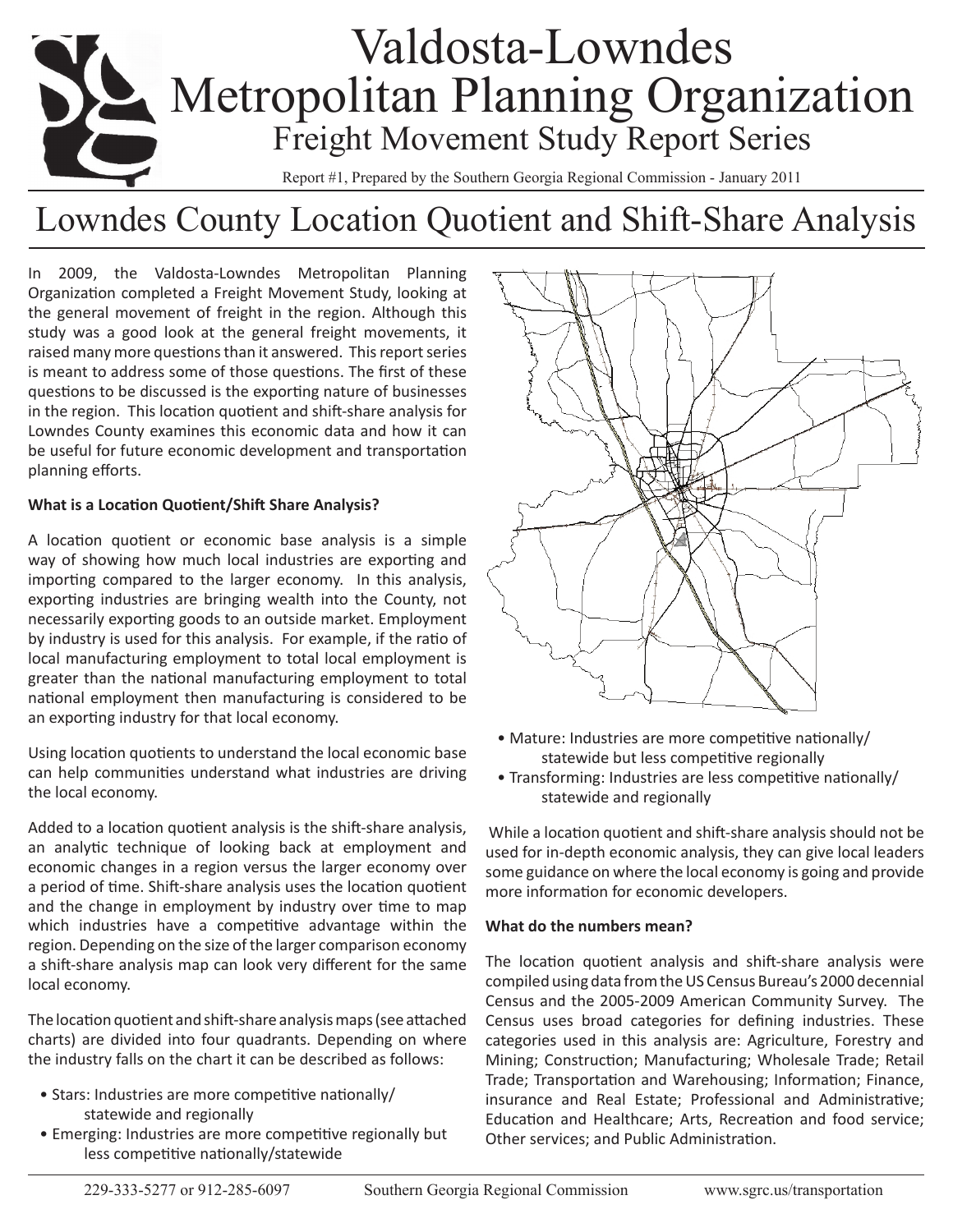In Lowndes County the location quotient analysis showed that this metropolitan region is an exporter (compared to the national economy) in the construction, retail trade, professional, arts, and public administration service industries. As a metropolitan region some of this information is not surprising or new. Lowndes County and Valdosta anchor a four-county metropolitan area where residents and companies look to this community as a leader in each of these and other industries.

Since 2000, Lowndes County is no longer an exporter of wholesale trade but has become an exporter of more service related industries like arts and entertainment. The shift-share analysis shows which industries are more competitive in a region compared to the larger economy. Using the change in employment from 2000 to 2009 for Lowndes County the education and healthcare industry continues to be a regional 'star'. This is to be expected since Valdosta is home to the South Georgia Medical Center, SMITH Northview Hospital and many other medical facilities, as well as Valdosta State University, which has recently announced the construction of a new School of Nursing. Other 'emerging' industries include transportation

and warehousing, wholesale trade and other services. These 'emerging' industries are indicative of the location and expansion of several distribution centers and freight and logistics companies in the County. As the national economy continues to move from a manufacturing base to service based, the other services industry will continue to emerge as well.

When changing the scale of the comparison of the Lowndes County economy to that of the State of Georgia, the location quotient changes slightly, while the shift-share analysis changes dramatically. Lowndes County is an exporter (when compared to the Georgia economy) in manufacturing, retail trade, finance, professional, education and healthcare, arts, and public administration service industries. The 'star' of the Lowndes County economy continues to be the education and healthcare industry. The major changes come in the 'mature' and 'transforming' quadrants of the shift-share analysis map. The public administration and professional services industries are the only two that are solidly 'mature' industries in Lowndes County. This is evidence of the strong regional, state, and federal government (excluding most military) presence located

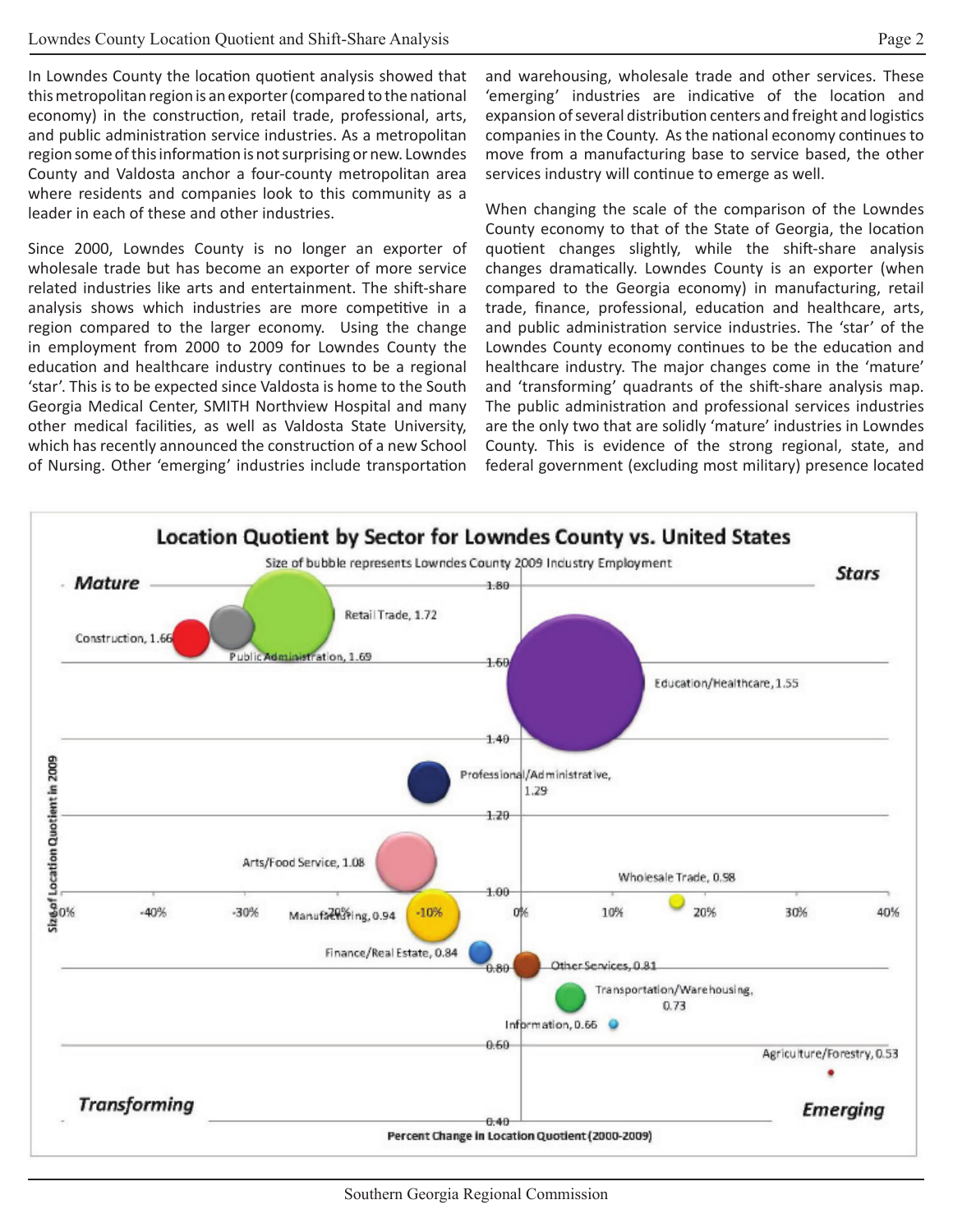in Lowndes County. The 'transforming' industries in Lowndes County are all comparable in size to the 'mature' industries with the exception of retail trade. When comparing the Lowndes County economy with that of the State of Georgia, retail trade employment is spread throughout the entire state (in Savannah, Augusta, Atlanta, Columbus, Albany, Macon, etc.), and it is not as concentrated in one specific or specialized geographic area.

These analyses and shift-share maps show the current state of the local economy of Lowndes County. However, this economy is continuing to change and go through cycles with the larger state, national and global economies. Local leaders should use this information as guidance as to what industries are most competitive locally and offer opportunities for future investment.

#### **Why is this important to Lowndes County?**

This analysis can provide economic development leaders in Lowndes County basic information on the growth of industries and the local economic base compared to larger economies. This information shows which industries are most competitive locally, meaning that they are likely exporters and bring outside wealth and investment into the local economy. This also shows which industries might need help growing to become less import reliant so the wealth generated locally can remain local for greater investment.

#### **What does it mean for Transportation?**

So why is this economic development analysis important for transportation? While examining the location quotient analysis those industries that export from Lowndes County must have an adequate and efficient transportation system to ship their goods to an outside market. The users of service industries like education, healthcare and other professional services need transportation options that get them from their home to the university, doctor, or other professional service office in Valdosta. For these reasons this economic analysis is important to transportation planners and economic developers alike. When it comes specifically to freight transportation planning it is important to note that the 'emerging' industries in Lowndes County are transportation related: transportation and warehousing, wholesale trade, and agriculture/forestry all need an adequate and efficient transportation network to